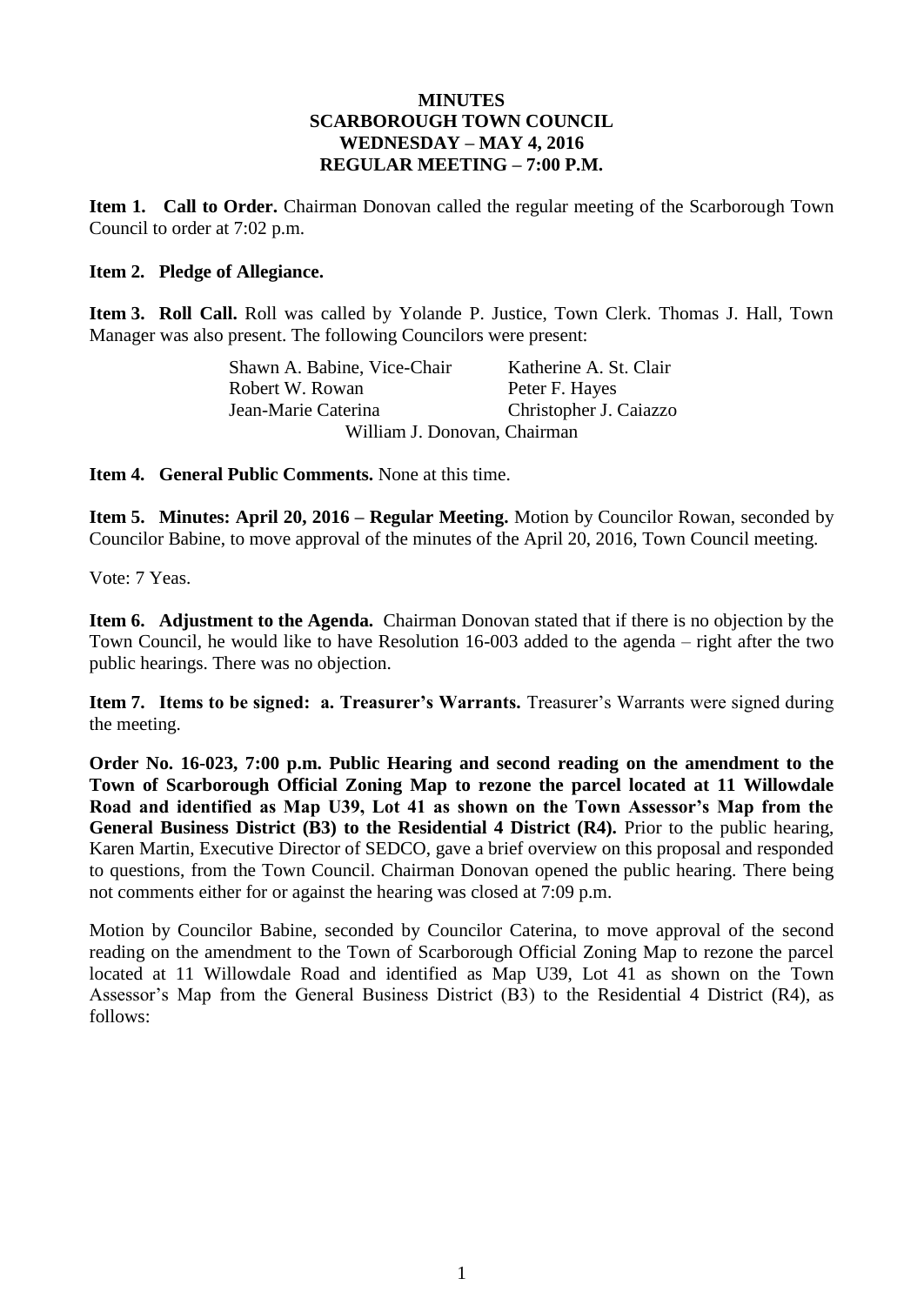

Vote: 7 Yeas.

**Order No. 16-024, 7:00 p.m. Public Hearing on the on the proposed FY2017 Municipal/School Budget.** Chairman Donovan opened the public hearing. There being not comments either for or against the hearing was closed at 7:13 p.m. The second reading on the FY 2017 Municipal/School Budget is scheduled for Wednesday, May 18, 2016. Councilor Babine, Chair of the Town's Finance Committee, gave an update on upcoming meeting dates.

**Resolution 16-003. Act on the request to move approval of Resolution 16-003 to recognize the second full week in May as** *Women's Lung Health Week."* Motion by Councilor Babine, seconded by Councilor Caterina, to move approval of Resolution 16-003 recognizing the second full week in May as *Women's Lung Health Week", as follows:*

# **Resolution 16-003 Proclamation in Recognizing the Second Full Week of May as** *"Women's Lung Health Week"*

**BE IT RESOLVED** by the Council of the Town of Scarborough, Maine, in Town Council assembled that,

**WHEREAS,** every eight minutes, one woman in the U.S. loses her battle with lung cancer; and,

**WHEREAS,** lung cancer is the #1 cancer killer of women and men in the U.S.; and,

**WHEREAS,** the number of women dying from lung cancer has nearly doubled over the past 30 years; and,

**WHEREAS,** advocacy and increased awareness will result in more and better treatments and early detection for people with lung cancer that will ultimately save lives; and,

**WHEREAS,** LUNG FORCE is a fast-growing initiative led by the American Lung Association, with the mission of making lung cancer history—uniting the nation in the fight against lung cancer.

**BE IT RESOLVED,** that the Town of Scarborough, Maine hereby designates the second full week in May as *Women's Lung Health Week* throughout the Town of Scarborough, Maine, and encourages all residents of Town of Scarborough, Maine to learn more about the detection and treatment of lung cancer.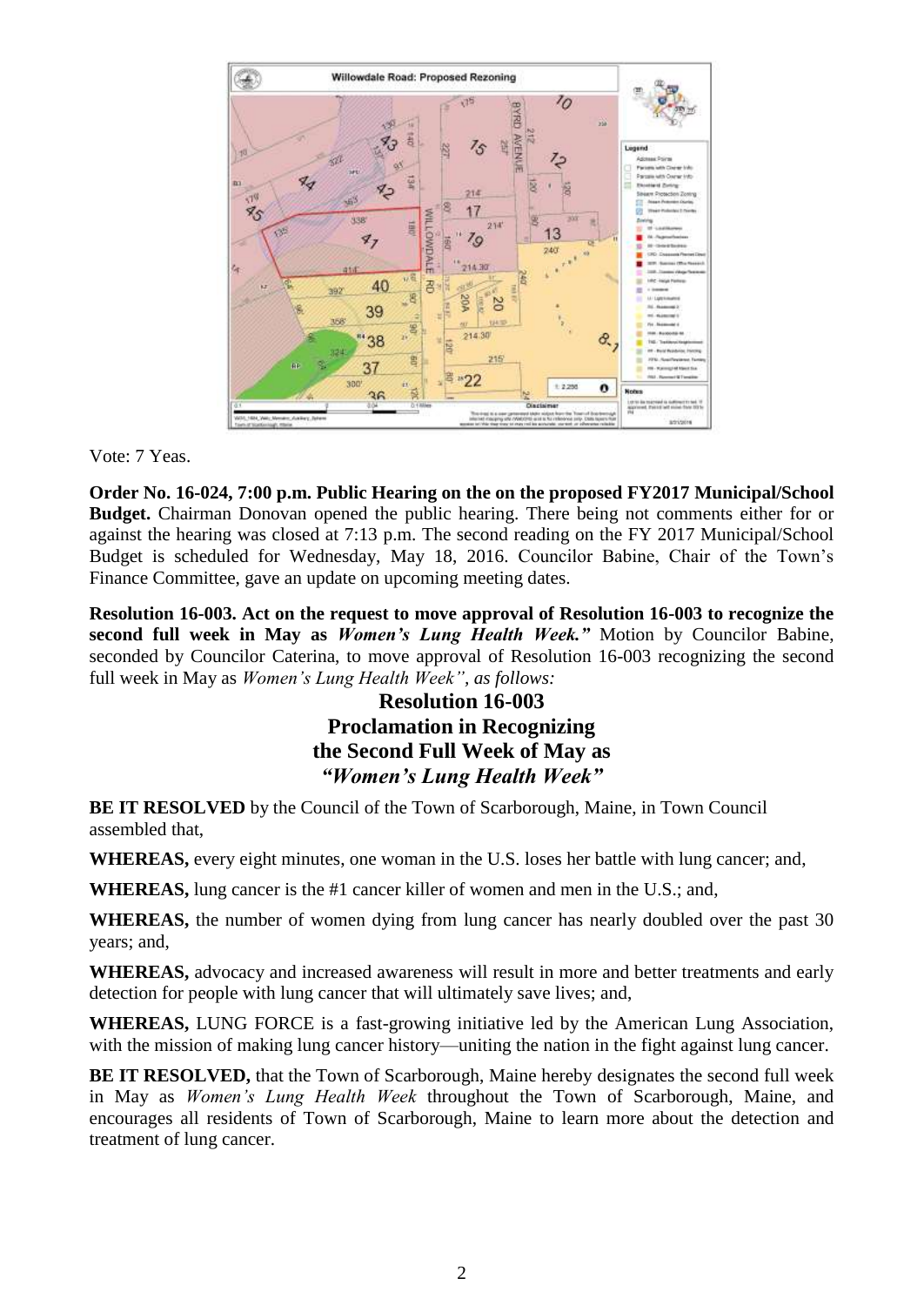Signed and sealed this the 4th day of May 2016, on behalf of the Scarborough Town Council and the Town Manager of Scarborough, Maine. Signed by William Donovan, Council Chair and attested by the Town Clerk.

Vote: 7 Yeas.

**OLD BUSINESS:** None at this time.

### **NEW BUSINESS:**

**Order No. 16-033. First reading and refer to the Planning Board on the proposed third amendment to Contact Zone V – Scarborough Realty, LLC [Mercedes-Benz Dealership] located at 137 US Route One.** Dan Bacon, Town Planner, gave a brief overview on this item and reviewed the process that would be followed. Mr. Daniel Doucette, Prime Motor Group and Mr. David Richards of R.A. Gawron Turgeon Architects reviewed the proposed changes and responded to questions from the Town Council.

Motion by Councilor Babine, seconded by Councilor Rowan, to move approval of the first reading and refer to the Planning Board on the proposed third amendment to Contact Zone V – Scarborough Realty, LLC [Mercedes-Benz Dealership] located at 137 US Route One and to and schedule a Town Council public hearing and second reading upon the filing of the Planning Boards recommendations, as follows:

### **THIRD AMENDMENT TO CONTRACT ZONING AGREEMENT BETWEEN THE TOWN OF SCARBOROUGH AND 137 U.S. ROUTE ONE SCARBOROUGH REALTY, LLC (formerly First Scarborough Realty of Maine, LLC)**

**THIS CONTRACT ZONING AGREEMENT** is made by and between the Town of Scarborough, a Maine municipality with it principal office located at the Scarborough Municipal Building, 259 U.S. Route 1, Scarborough, Maine (the "Town") and 137 U.S. Route One Scarborough Realty, LLC, a Maine limited liability company with a principal office located at 137 U.S. Route One, Scarborough, Maine ("137 US Route One").

### **RECITALS**

**WHEREAS,** First Scarborough Realty of Maine, LLC, a Maine limited liability company ("First Scarborough Realty") is a predecessor in interest and in title to 137 U.S. Route One; and,

**W HE RE AS** , First Scarborough Realty entered into a Contract Zoning Agreement with the Town on August 21, 2002, subsequently amended by an amendment dated on or about September 16, 2004 (hereinafter and taken together "First Agreement") in connection with certain improvements made to property located at 137 U.S. Route One and more particularly described in the First Agreement; and,

**WHEREAS,** the First Agreement (together with all exhibits and schedules appended thereto) is appended to this Agreement as *Exhibit 1*; and,

**WHEREAS,** First Scarborough Realty conveyed its interest to 137 US Route One by deed dated April 26, 2005 and recorded in the Cumberland County Registry of Deeds at Book 22565, Page 326, the premises and all improvements situated thereon hereinafter referred to as the "Original Parcel"; and,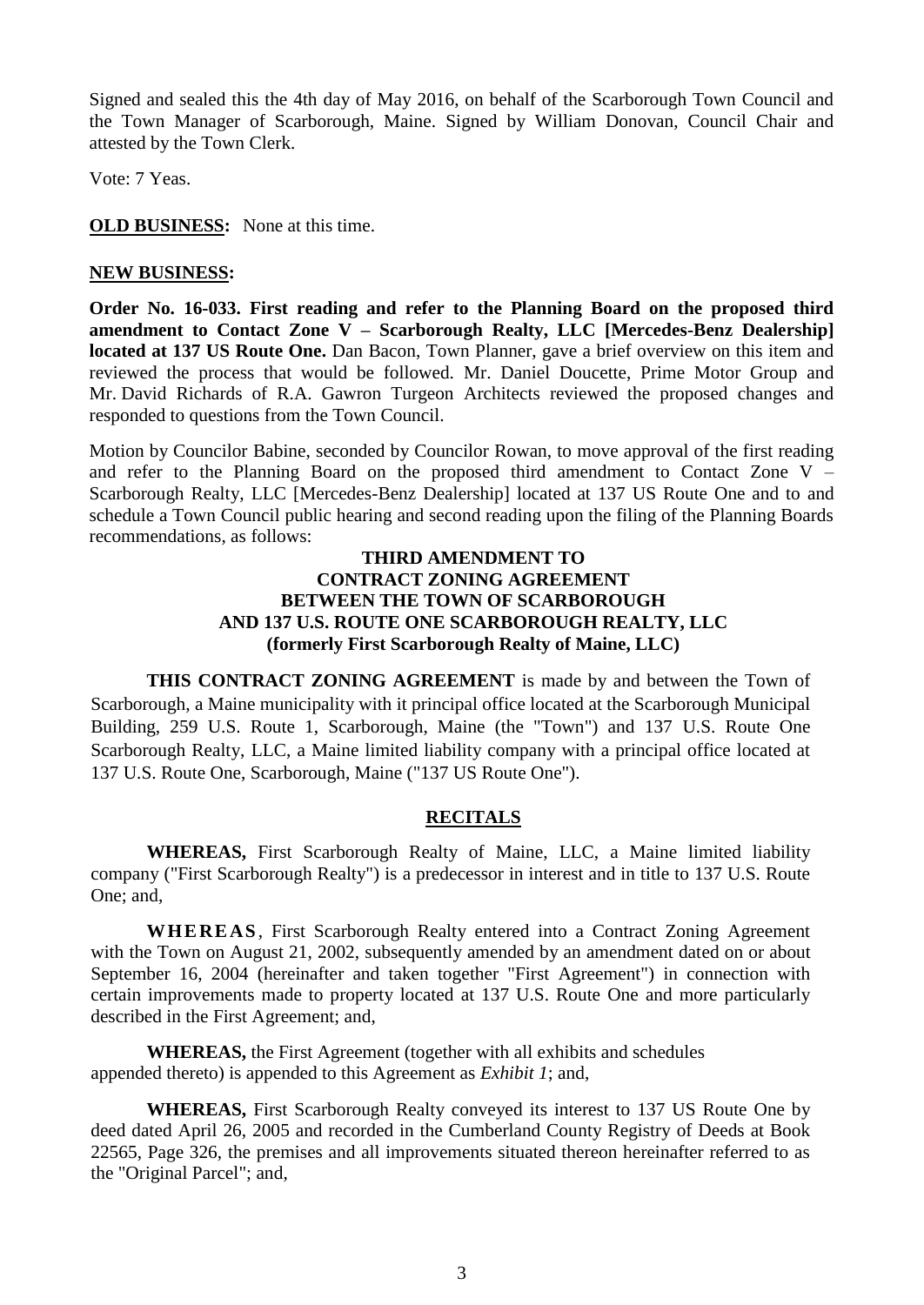**WHEREAS,** 137 US Route One acquired additional property adjoining the Original Parcel, more particularly described in a deed from SRAM Corp. to 137 U.S. Route One Scarborough, LLC dated June 16, 2015 and recorded in the Cumberland County Registry of Deeds at Book 32352, Page 208 (the "New Parcel") for the purpose of expanding and improving the existing automobile dealership showroom located on the Original Parcel and other related purposes (together referred to as the "Property"); and,

**WHEREAS,** 137 US Route One and the Town entered into a Second Amendment to Contract Zoning Agreement dated April 30, 2015 and recorded in the Cumberland County Registry of Deeds at Book 32238, Page 198 (the "Second Amendment"), a copy of which is attached to this Third Amendment as *Exhibit 2*; and,

**WHEREAS**, the rezoning and inclusion of the New Parcel into the Contract Zoning District ("the District") is pursuant to and consistent with the Town's Comprehensive Plan and with the existing and permitted uses within the original zoning district classification; and,

**WHEREAS**, by operation of this Third Amendment to Contract Zoning Agreement (the "Third Amendment"), 137 US Route One desires to increase the size of the footprint of building to be located on the New Parcel also pursuant to and consistent with the Town's Comprehensive Plan and with the existing and permitted uses within the original zoning district classification.

**NOW, THEREFORE,** in consideration of the mutual promises made by each party to the other, and other good and valuable consideration, the receipt and sufficiency of which is hereby acknowledged as received by each, the parties covenant and agree as follows:

- 1. All terms, conditions, covenants, representations, warranties, benefits and burdens set forth in the First Agreement and Second Amendment (including all exhibits and schedules appended thereto) are affirmed, adopted, ratified and accepted by the Town and 137 US Route One and incorporated herein as if restated in full, subject to any conflict or inconsistency between the First Agreement, the Second Amendment and this Third Amendment, in which case this Third Amendment shall govern and control.
- 2. 137 US Route One is authorized to make the improvements and modifications to the Property as described in a certain "Site Plan - Proposed Contract Zone Amendment for Prime Motor Mercedes Benz - Sprinter" prepared by Gawron Turgeon Architects, Scarborough, Maine, revised through April 27, 2016 (the "Site Plan") attached as *Exhibit 2B*. Within this authorization is specific authorization to permit the maximum allowable building footprint for the building to be constructed on the New Parcel to be  $26,290 \pm$  square feet. Construction of the improvements shall be subject to the following conditions:
	- a. Notwithstanding Section XII of the Zoning Ordinance, as it may be amended from time to time, one additional business sign is permitted as shown on the Site Plan.
	- b. Notwithstanding the landscaping requirements in Section XVIII.A of the Zoning Ordinance, as it may be amended from time to time, a reduction in the required 15' green strip buffer is permitted to the extent shown on the Site Plan.
	- c. The uses allowed shall be limited to an automobile dealership with outdoor sales, display and storage of motor vehicles and indoor sales, service and display.
	- d. Special events and assembly activities may be conducted within any building as an accessory use, subject to any other required codes and approvals.
	- e. The Property subject to this Agreement shall be developed and used only in accordance with the Site Plan, to be approved by the Scarborough Planning Board, as that site plan may be amended from time to time.
- 3. 137 US Route One shall record this Agreement within 30 days after its approval by the Scarborough Town Council.
- 4. The provisions of this Agreement shall be deemed restrictions on the use of the Property,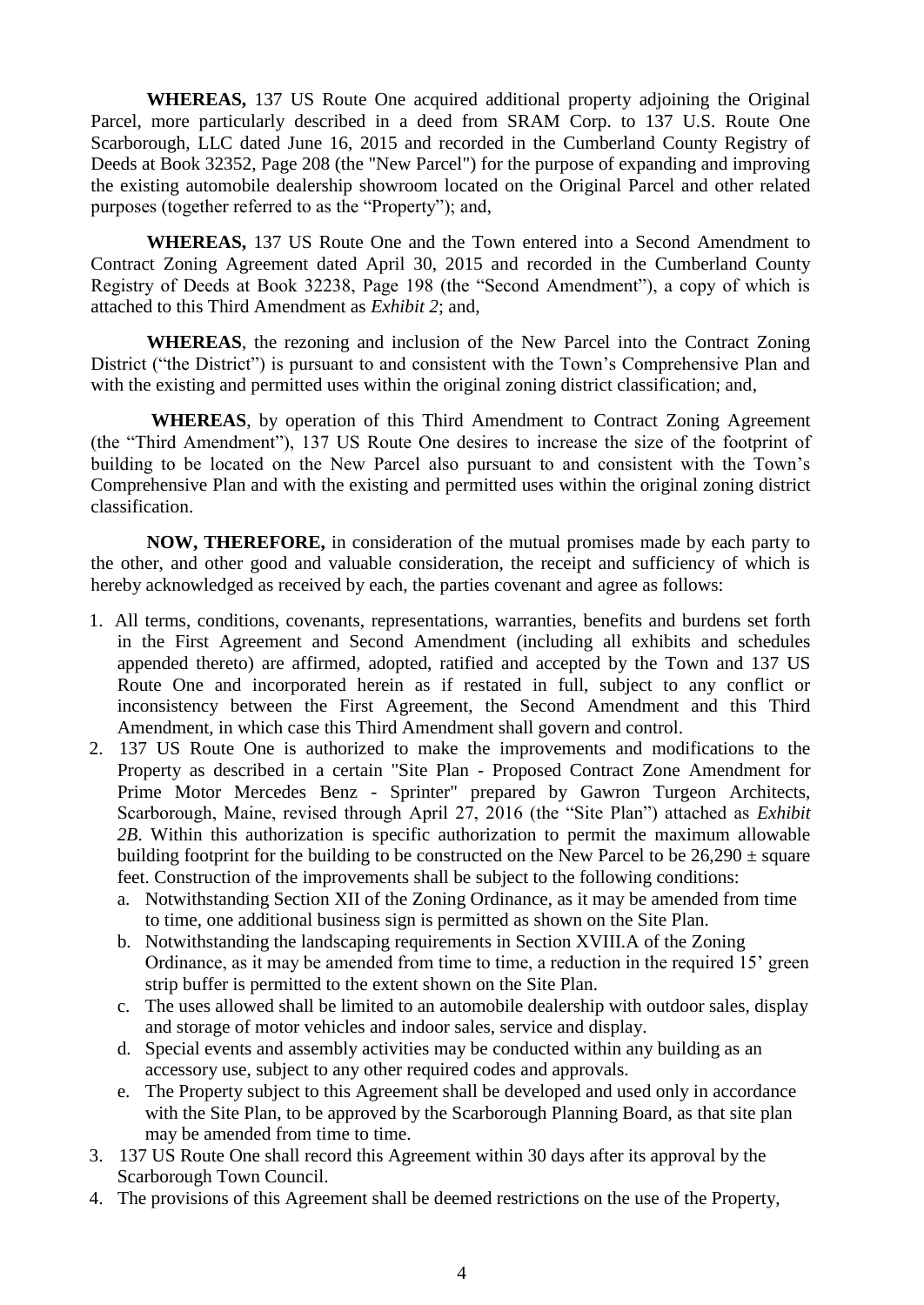except as this Agreement may be amended by future written agreement of the Town and 137 US Route One or its successors in interest.

- 5. This is the sole zoning for the Property, and except as otherwise set forth in the aforesaid conditions, all other requirements of the underlying TVC Zoning District shall apply. The above restrictions, provisions and conditions are an essential part of the rezoning, shall run with the Property, shall bind 137 US Route One, its successors in interest and assigns, and shall inure to the benefit of and be enforceable by the Town.
- 6. Except as expressly modified herein, the use and occupancy of the Property shall be governed by and comply with the provisions of the Zoning Ordinance of the Town and any applicable amendments thereto or replacement thereof.
- 7. In the event that 137 US Route One or its successors or assigns fail to develop the Property in accordance with this Agreement or in the event of any other breach hereof, this Agreement may be terminated by vote of the Scarborough Town Council. In that event, the Property may then be used only for such uses as are otherwise allowed by law.
- 8. The Town shall have the power to enforce all conditions and restrictions of this Agreement, both through enforcement action pursuant to Section IV of the Scarborough Zoning Ordinance and through legal action for specific performance of the Agreement.

**IN WITNESS WHEREOF,** the parties have executed this Agreement this  $\qquad$  day of  $\qquad$ , 2016 WITNESS:

> 137 ROUTE ONE SCARBOROUGH REALTY, LLC

\_\_\_\_\_\_\_\_\_\_\_\_\_\_\_\_\_\_\_\_\_\_\_\_\_\_ By: \_\_\_\_\_\_\_\_\_\_\_\_\_\_\_\_\_\_\_\_\_\_\_\_\_\_

Ira Rosenberg Its Manager

TOWN OF SCARBOROUGH

\_\_\_\_\_\_\_\_\_\_\_\_\_\_\_\_\_\_\_\_\_\_\_\_\_\_ By: \_\_\_\_\_\_\_\_\_\_\_\_\_\_\_\_\_\_\_\_\_\_\_\_\_\_

Thomas Hall It's Town Manager

STATE OF MAINE

Cumberland, ss. Date:

PERSONALLY APPEARED the above-named Ira Rosenberg, in his capacity as Manager of 137 US Route One Scarborough Realty, LLC and acknowledged the foregoing instrument to be his free act and deed in his capacity and the free act and deed of said limited liability company.

> Before me, Notary Public/Attorney at Law

STATE OF MAINE

Cumberland, ss. Date:

PERSONALLY APPEARED the above-named Thomas Hall, in his capacity as Town Manager of the Town of Scarborough, Maine and acknowledged the foregoing instrument to be his free act and deed in his capacity and the free act and deed of said Town.

> Before me, Notary Public/Attorney at Law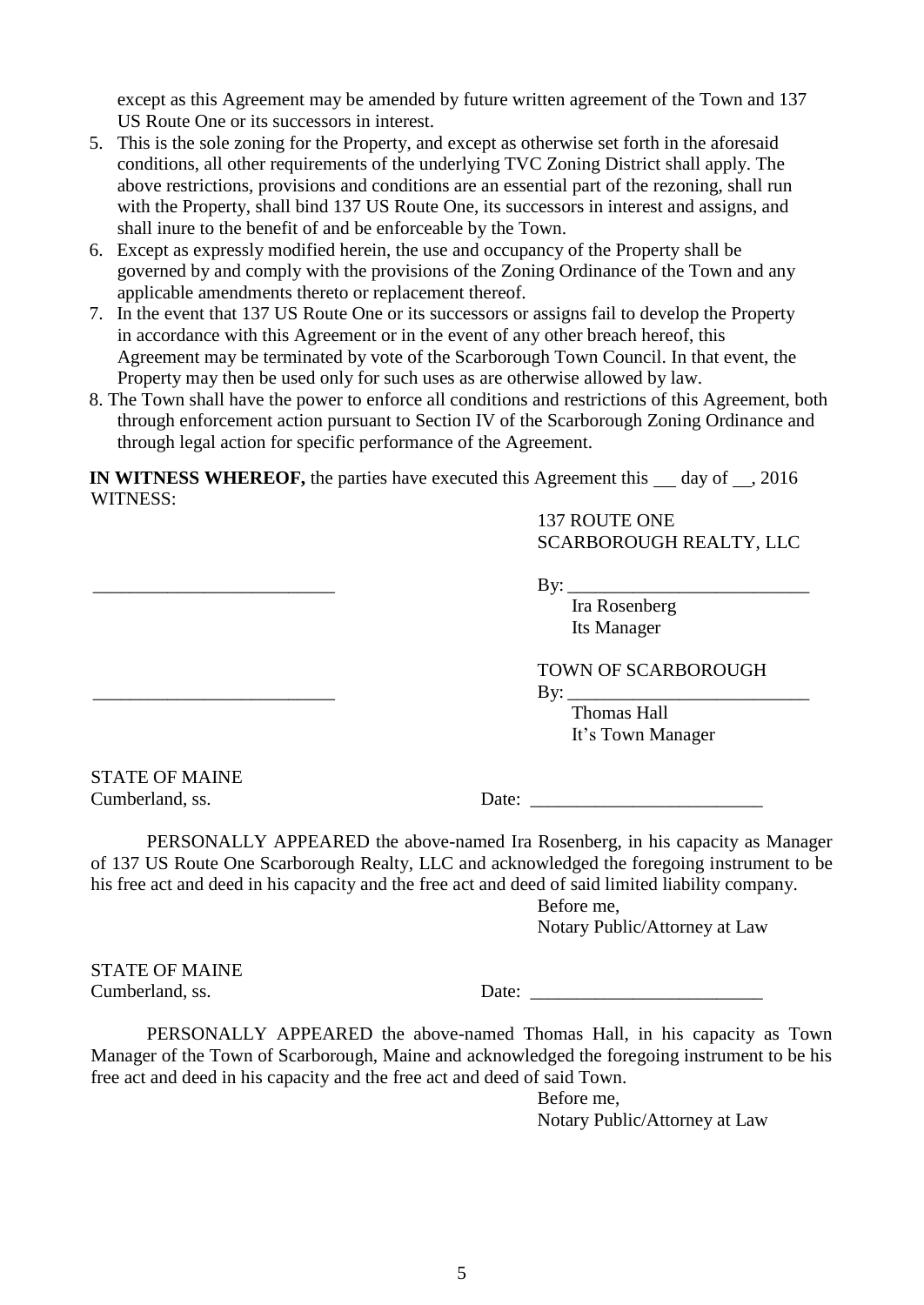#### EXHIBIT 1 (THE FIRST AGREEMENT)

#### EXHIBIT 2 (SECOND AMENDMENT TO CONTRACT ZONE AGREEMENT)

#### EXHIBIT 2B (SITE PLAN)

Vote: 7 Yeas.

**Order No. 16-034. First reading and refer to the Planning Board on the proposed third amendment to Contract Zone I – Frank R. Goodwin, E & F Limited Liability Company and Raymond C. Field [Land Rover Dealership], located at 371 US Route One.** Dan Bacon, Town Planner gave a brief overview on this item. Mr. William Conway of Landscape Architect with Sebago Technics and Mr. Ryan Senator also of Sebago Technics reviewed the proposed changes.

Motion by Councilor Rowan, seconded by Councilor Babine, to move approval of the first reading and refer to the Planning Board on the proposed third amendment to Contract Zone I – Frank R. Goodwin, E & F Limited Liability Company and Raymond C. Field [Land Rover Dealership], located at 371 US Route One and to and schedule a Town Council public hearing and second reading upon the filing of the Planning Boards recommendations, as follows:

### **THIRD AMENDMENT TO EXHIBIT I CONTRACT ZONING AGREEMENT BETWEEN THE TOWN OF SCARBOROUGH AND FRANK R. GOODWIN, E & F LIMITED LIABILITY COMPANY AND RAYMOND C. FIELD**

**WHEREAS**, E & F Limited Liability Company ("E & F") entered into a Contract Zoning Agreement with the Town of Scarborough on the  $15<sup>th</sup>$  day of July 1996 (the "Contract"), a copy of which is attached hereto as Schedule A; and,

**WHEREAS**, E & F acquired certain real estate from Raymond C. Field by two deeds dated June 21, 1996 and recorded in the Cumberland County Registry of Deeds at Book 12576 Page 54 and by Corrective Warranty Deed dated October 27, 1997, recorded in the Cumberland County Registry of Deeds at Book 13402, Page 45; and,

**WHEREAS**, E & F built a 3,826 square foot addition to its existing building on the north side of the building away from U.S. Route One, which addition is used for the purposes of automobile sales and service pursuant to a First Amendment to the Contract, dated October 2, 2000, a copy of which is attached hereto as Schedule B; and,

**WHEREAS**, in order to have the proper setbacks, E & F acquired an approximate additional 17,070 square feet by deed of KDA LLC (successor to Raymond Field), which deed was dated April 10, 2000 and recorded in the Cumberland County Registry of Deeds at Book 15410, Page 322; and,

**WHEREAS**, the Amended Contract, Schedule B, at paragraph 3(a), states that E & F was authorized to have an automobile dealership with the structure of 13,730 square feet; and,

**WHEREAS**, the current initial structure is 13,730 square feet and the anticipated additions to the structure will be 1000 square feet for a total building footprint of 14730 square feet; and,

**WHEREAS,** the addition to the automobile dealership will also involve an increase in the square footage of the area utilized for outdoor display, storage or parking of vehicles. An additional 7 parking spaces, 7 new spaces being visible from the road will bring the total number of parking spaces to 115, 23 of which will be visible from the road. The relocation of outdoor vehicle storage and display or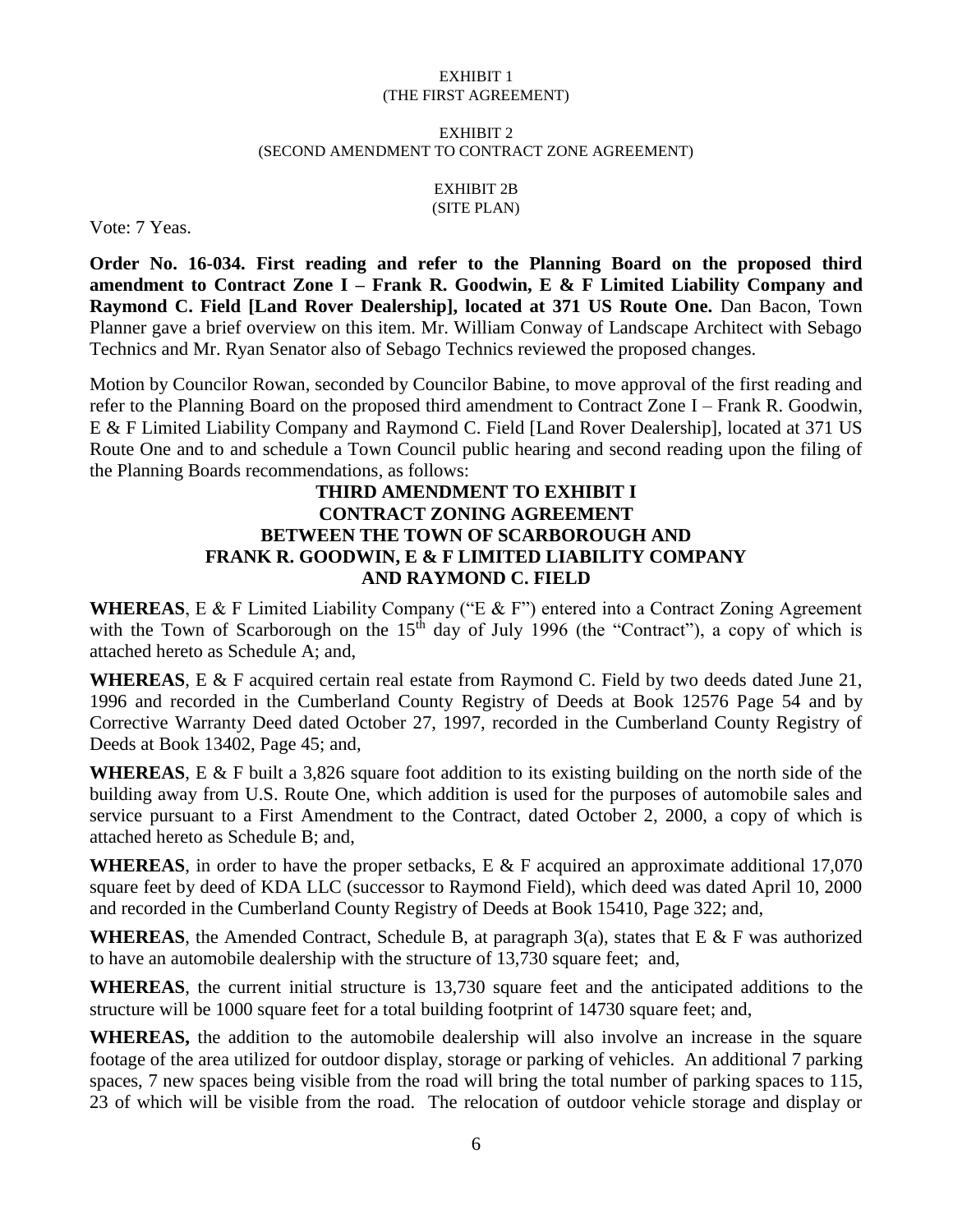parking areas to parts of the site closer to the property boundaries or road sidelines than shown on the originally approved site plan is contemplated; and,

**WHEREAS**, the size, location, configuration and topography of this site permit a level of buffering, landscaping and site design which will mitigate what might otherwise be adverse impacts of outdoor displays, storage and sales, because the additional square footage of the building is away from U.S. Route One.

**WHEREAS**, the Amendment to the Contract Zoning Agreement would be consistent with the policies and future land use plan of part three of the Scarborough Comprehensive Plan and is permitted pursuant to the Zoning Ordinance and Maine Law and is consistent with the existing and permitted uses within the original zoning classification.

**NOW THEREFORE**, in consideration of the mutual promises made by each party to the other, the parties covenant and agree as follows:

- 1. The Town will amend the Zoning Map of the Town of Scarborough by adopting the map change shown on Schedule C hereto.
- 2. All references in the original Contract Zoning Agreement, the First Amendment to the Contract and the Second Amendment to the Contract, and the Third Amendment to the Contract to the "site plan" shall hereafter mean the amended site plan approved by the Scarborough Planning Board on (TBD), 2016, attached hereto as Schedule D.
- 3. Upon approval of an amended site plan by the Scarborough Planning Board, E & F Limited Liability Company is authorized to construct the addition to the automobile dealership as portrayed on the Attached Schedule C. The additional construction will be completed within 12 months after execution of this Agreement. Construction of the addition shall be subject to the following conditions:
	- a. The maximum allowable building footprint for the building shall be 14,730 square feet and the maximum building height shall be two stories.
	- b. Building design, style and materials for the addition shall be substantially as depicted on the building elevation submitted during site plan review.
	- c. No trees or other vegetation existing on the date of this Agreement shall be removed except as indicated in the approved addition site plan.
- 4. Except as amended hereby, E & F Limited Liability Company reaffirms each and every provision of the Contract Zoning Agreement, Schedule A and the First Amendment, Schedule B.
- 5. E & F Limited Liability Company shall record this Amendment to Contract Zoning Agreement in the Cumberland County Registry of Deeds within 30 days after its approval by the Scarborough Town Council.

**IN WITNESS WHEREOF**, the parties hereto have executed this Third Amendment to Contract Zoning Agreement this day of 3.2016.

## WITNESS: **TOWN OF SCARBOROUGH**

 $\mathbf{By:}$ 

Its: Town Manager (duly authorized by a vote of the Scarborough Town Council on (TBD), 2016

**E & F LIMITED LIABILITY COMPANY**

\_\_\_\_\_\_\_\_\_\_\_\_\_\_\_\_\_\_\_\_\_\_\_\_\_\_ By: \_\_\_\_\_\_\_\_\_\_\_\_\_\_\_\_\_\_\_\_\_\_\_\_\_\_

 Frank R. Goodwin Its: Managing Member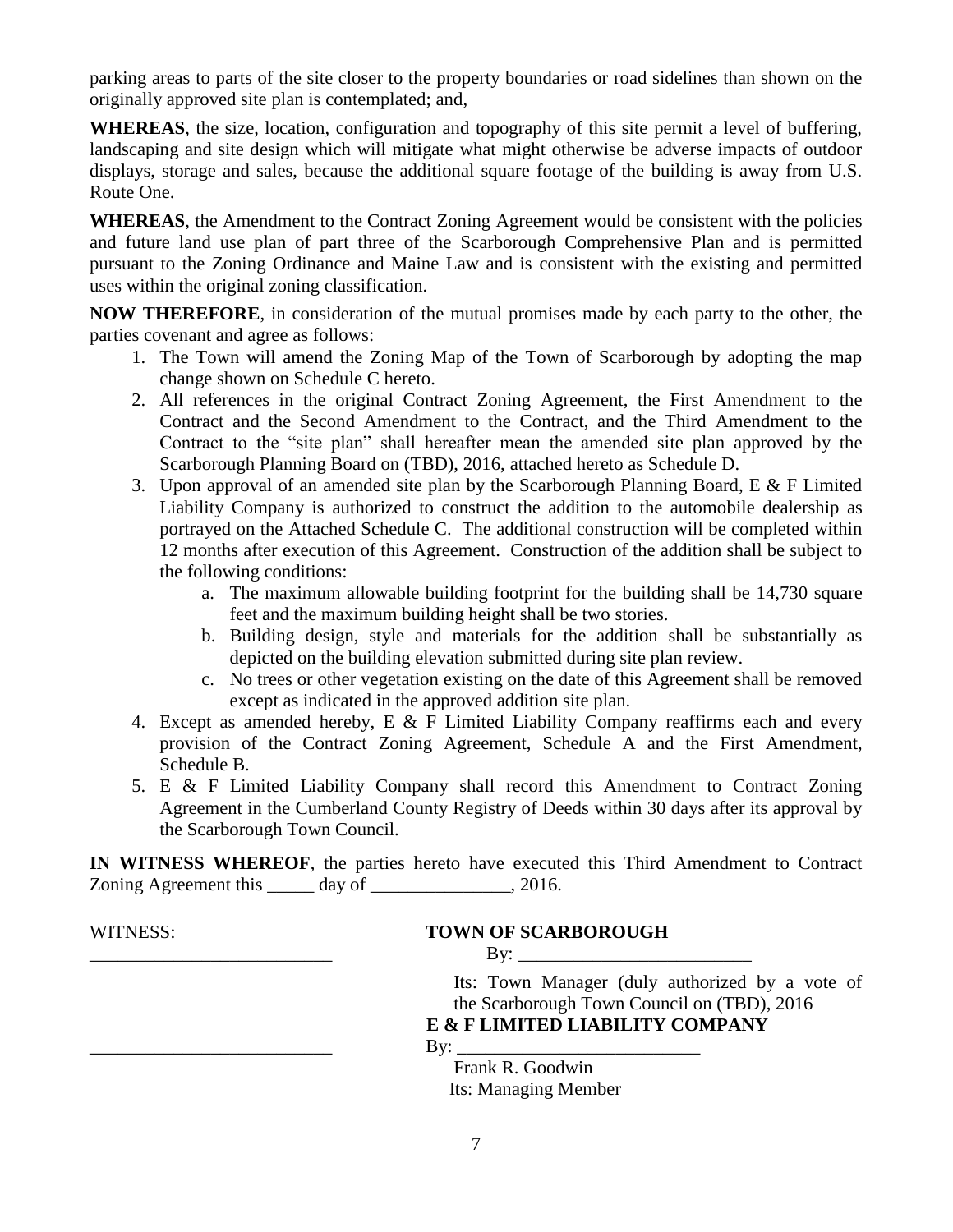### STATE OF MAINE COUNTY OF CUMBERLAND \_\_\_\_\_\_\_\_\_\_\_, 2016

Personally appeared the above named \_\_\_\_\_\_\_\_\_\_\_, in his/her capacity as Scarborough Town Manager and acknowledged the foregoing instrument to be his/her free act and deed. Before me,

> \_\_\_\_\_\_\_\_\_\_\_\_\_\_\_\_\_\_\_\_\_\_\_\_\_\_\_\_\_ Notary Public/Attorney at Law

STATE OF MAINE COUNTY OF \_\_\_\_\_\_\_\_\_\_\_\_\_ \_\_\_\_\_\_\_\_\_\_\_, 2016

Personally appeared the above named Frank R. Goodwin in his capacity as Managing Member of E & F Limited Liability Company and acknowledged the foregoing instrument to be his free act and deed. Before me,

Notary Public/Attorney at Law

\_\_\_\_\_\_\_\_\_\_\_\_\_\_\_\_\_\_\_\_\_\_\_\_\_\_\_\_\_

Vote: 7 Yeas.

**Order No. 16-035. Act to authorize the Town Manager enter into a "Use Agreement" with the City of South Portland to establish a bus stop to be located on Gallery Blvd.** Thomas J. Hall, Town Manager, gave a brief overview on this Order and responded to questions from the Town Council.

Motions by Councilor Babine, seconded by Councilor Caterina, to authorize the Town Manager enter into a "Use Agreement" with the City of South Portland to establish a bus stop to be located on Gallery Blvd.

Vote: 7 Yeas.

**Order No. 16-036. Act to authorize the Town Manager to sign documents authorizing acceptance of \$8,353.00 or any portion thereof, to be placed in the Asset Forfeiture Account. [This money is the Police Department's equitable share for its contribution to the investigation of criminal cases].** Thomas J. Hall, Town Manager, gave a brief overview on this Order. Police Chief Moulton gave a brief overview on what the money could be spent on and responded to questions from the Town Council.

Motion by Councilor Rowan, seconded by Councilor St. Clair, to authorize the Town Manager to sign documents authorizing acceptance of \$8,353.00 or any portion thereof, to be placed in the Asset Forfeiture Account.

Vote: 7 Yeas.

**Item 8. Non Action Items.** None at this time.

### **Item 9. Standing and Special Committee Reports and Liaison Reports.**

- Councilor Caiazzo gave an update on the Energy Committee and the School Board.
- Councilor Babine gave an update on the Library Board of Trustees and the Town Council Finance Committee.
- Councilor Rowan gave an update on the Housing Alliance Committee and the Historic Implementation Preservation Committee
- Councilor Caterina gave an update on the Chamber of Commerce.